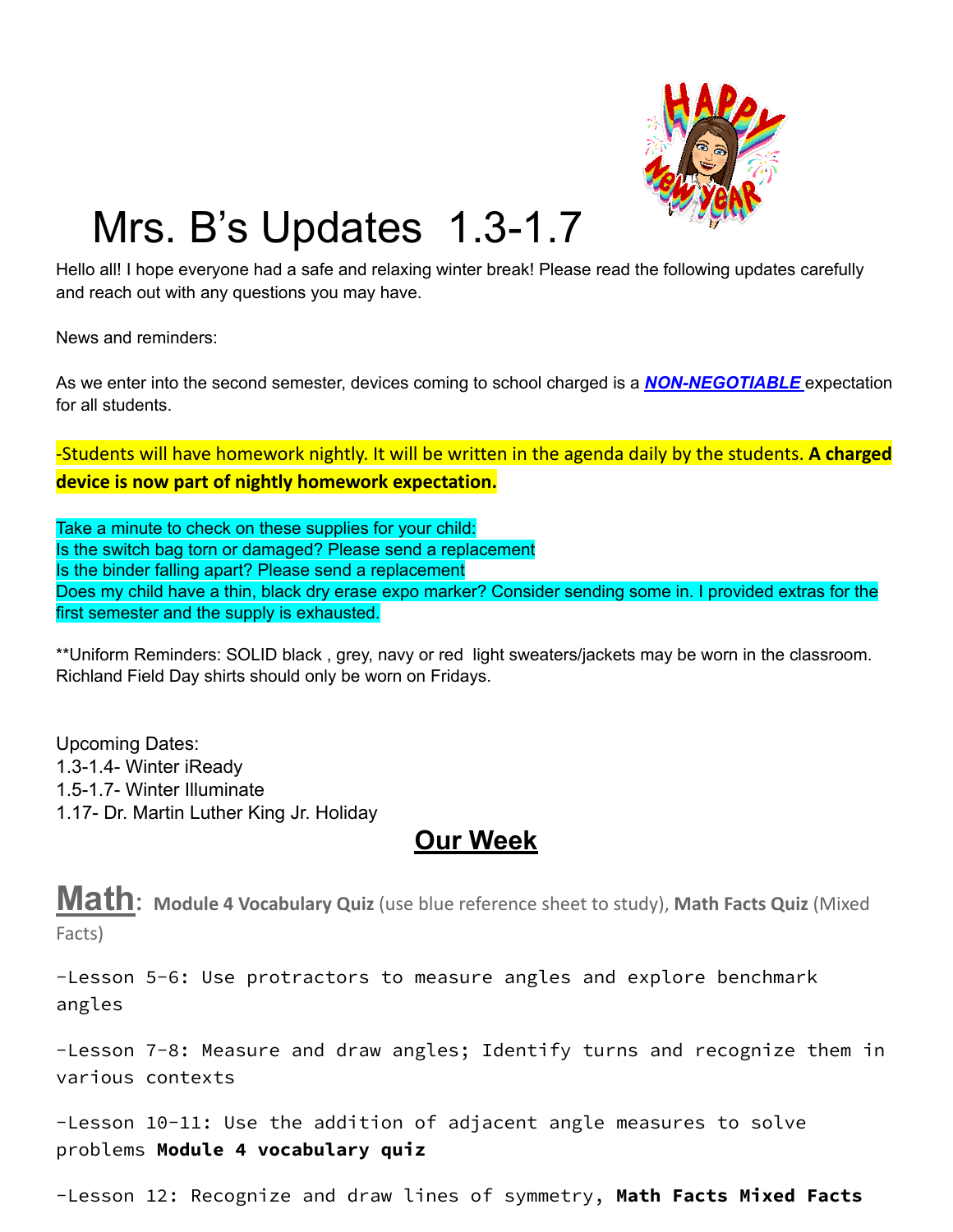-Students will have homework nightly. It will be written in the agenda daily by the students. A charged device is now part of nightly homework expectation.

-Thin , black dry erase markers are used daily. It is the expectation that all students have one. Please consider sending some to school, as students used the supply during the first semester.

-Fact quizzes will continue for the duration of this semester with all students taking Mixed Facts. Please remember that no make up quizzes will be given.

-Winter Break Extra Credit was sent home. The computation page is due Jan. 3rd. Late work is not accepted. 5 bonus points will be awarded on the Module 4 Assessment for completing the work in its entirety.

## **ELA**: **Reading/Language Arts:**

Reading-RL 4.5 - Explain the major differences between poems, drama, and prose, and refer to the structural elements of poems (e.g., verse, rhythm, meter) and drama (e.g., cast of characters, settings, descriptions, dialogue, stage directions) when writing or speaking about a text SWBAT identify the major differences between poems, drama, and prose IOT refer to the structural elements of poems and drama when speaking or writing about a text.

Grammar-Irregular Verbs

Spelling-Compound Words

| Fishbowl    | campfire            | railroad  | bedroom             | yourself  |
|-------------|---------------------|-----------|---------------------|-----------|
| overhead    | snowstorm           | blindfold | overdo              | yardstick |
| waterproof  | loudspeaker newborn |           | clothesline desktop |           |
| grandparent | bookcase            | bedspread | undertake           | lookout   |

## **Social Studies**: **4-01 Chapter 9-**

**Assignments are linked on [Assignments](https://schools.scsk12.org/Page/14428) Tab of my page on the Richland Website** Monday: Flashcards Chapter 9- These should be done by Wednesday and may be sent home for homework as needed Begin Study Guide Questions Chapter 9

Tuesday: Vocabulary Review Study Guide Questions Chapter 9

Wednesday: **FLASHCARDS ARE DUE** Vocabulary Review Finish Chapter 9 Study Guide Kahoot